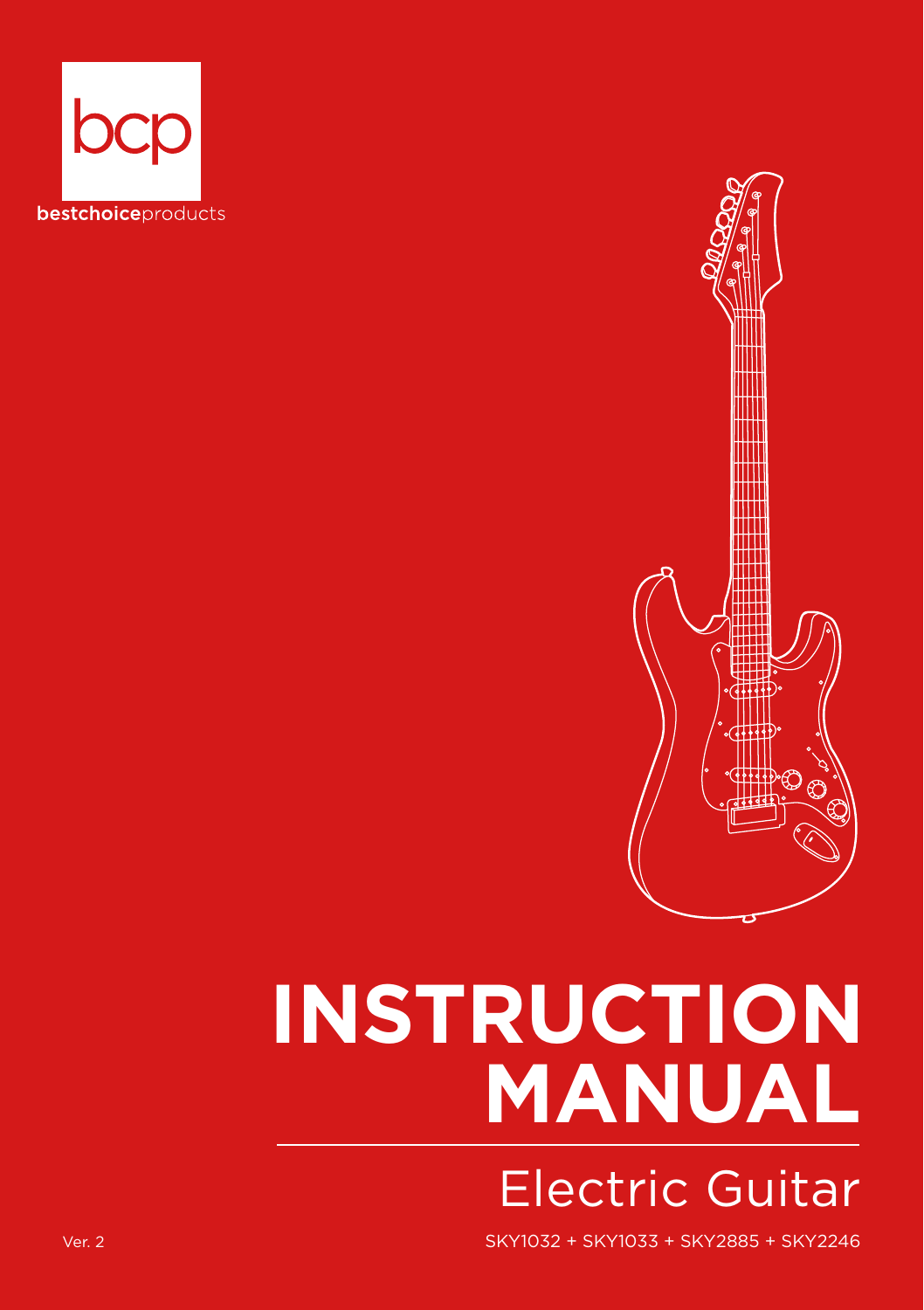# **PARTS**

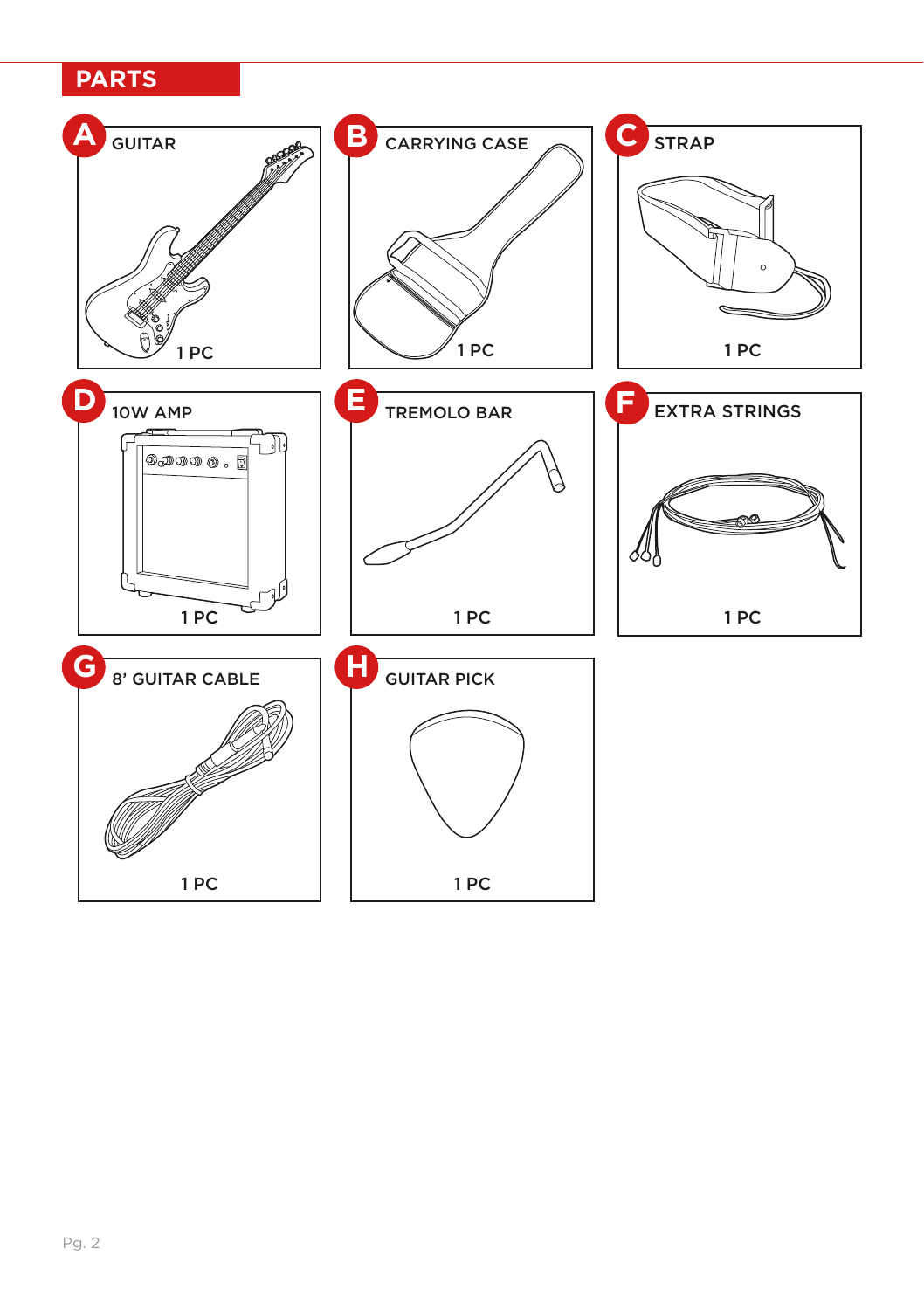# **GUITAR STRING MAINTENANCE**

#### If strings are difficult to play or do not play correctly:

Replacing guitar strings can remedy many problems involving poor sound. All strings can be changed at once or strings can be changed individually. To change a guitar string, the old string should be completely removed before attaching the new string. After the new string is attached, the guitar will need to be re-tuned.

# **CHANGING STRINGS**

#### **Removing Old Strings:**

- To remove a guitar string, first, find the tuning machine and tuning peg that the string is attached to. Loosen the string by winding the tuning peg until the string has no tension.
- Continue to wind the string loose until the string can be pulled loose from the top. The strings can be pulled out via the bridge at the bottom of the guitar.
- If you do not wish to use the old string again, you can cut the string near the middle of the strings via wire cutters. If you choose to do this, be careful and hold the string securely next to the cut; otherwise, the string may pop up and can potentially harm you.

#### **Installing New Strings:**

- Attach strings to the bridge of your guitar. Locate the proper string to replace your old string. Then, from the end of the string that does NOT have a ball at the end, feed the string through the bridge via the open hole. The string should be pulled through until the ball is secure at the bottom of the bridge.
- Secure the string to the headstock end of your guitar via the tuning machine. To do so, make sure the eye/hole of the tuning machine is parallel to the neck/headstock of the guitar. Feed the string through the eye of the tuning machine, and pull the string fairly taut. The string should have a bit of slack (about 1-2 inches).
- Secure the string to the tuning machine by winding the part of the string that has come out through the tuning machine back underneath the part of the string that is running between the bridge and tuning machine. Then, pull the string back up and over the string running through the tuning machine (see diagram). The string should now be secure.



- Begin to tune the string, winding the tuning peg until the desired sound is produced. After hearing the desired tune, pull the string lightly. The string will go slightly out of tune. Readjust the tuning peg until receiving the desired tune again. Repeat the process a few more times. This will ensure that your string will stay in tune while playing.
- You may cut off the excess string, but it is important to leave some excess still attached (about 1/4-1 inch) in case the guitar string needs to be restrung again. Remember, it is easy to cut more off later, but impossible to add string back.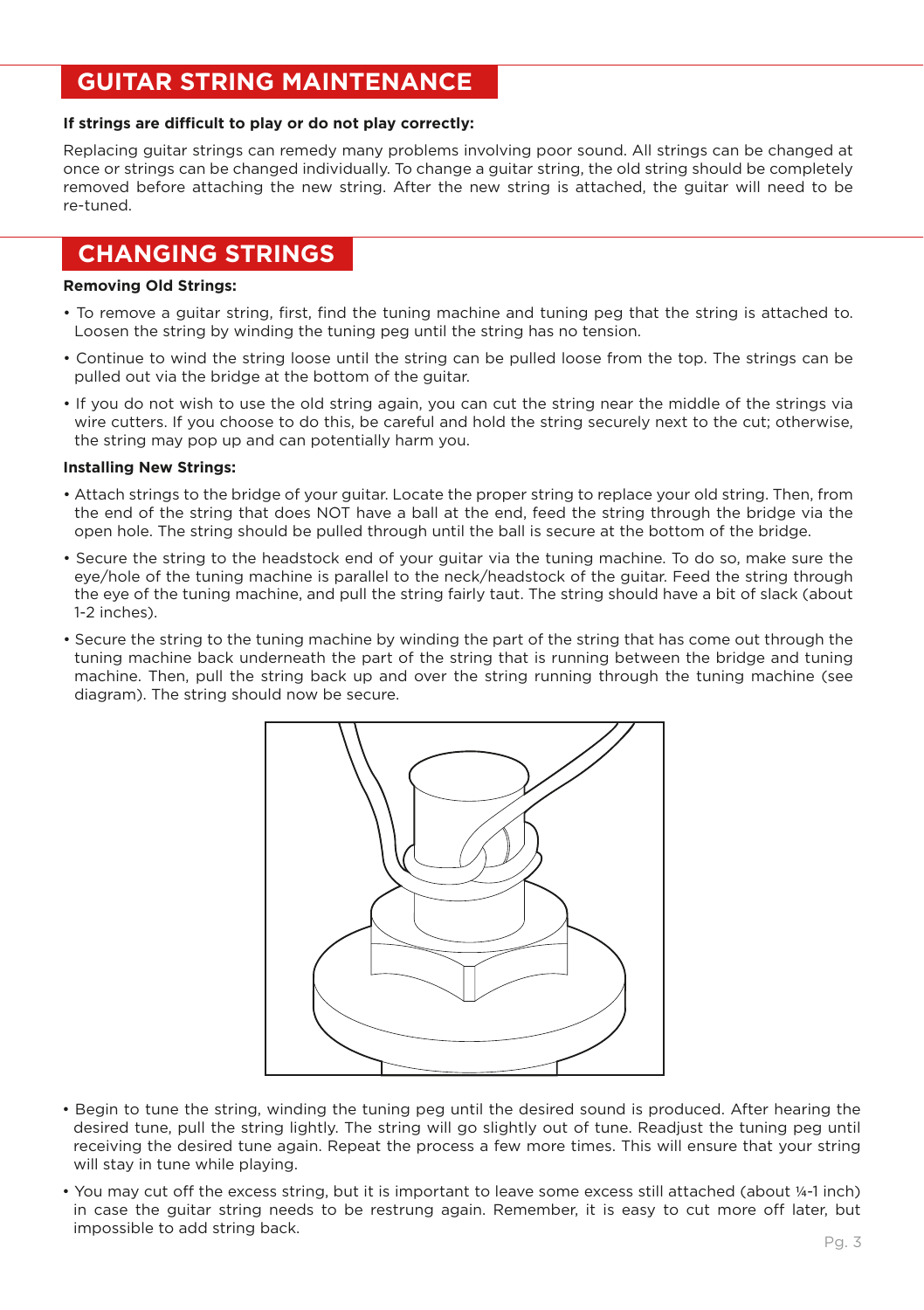#### **Adjusting String Action:**

If you feel that you have difficulty in fretting or hear a buzzing noise, the strings may be set too high or too low. In this case, the action (the space between the strings and the fretboard) will have to be adjusted. Adjusting the action will let you achieve the desired string level. This can easily be remedied by lowering or raising the string saddles located on the bridge. The saddles are the parts in front of the bridge where the strings sit. You can raise or lower the saddle by turning the hex screws on the saddle with a hex wrench. Turn the screw clockwise to raise the saddle and counterclockwise to lower it. If the saddle has two hex screws, be sure to turn them the same amount.

#### **Adjusting String Intonation:**

If you notice that your strings are fretting sharp or fretting flat, or that your guitar is in tune near the bottom of the guitar but loses tune the further up the frets you go, you may need to adjust the intonation. First, determine if all strings are having the issue or a particular string. You can adjust the intonation of a string by moving the saddle away from the nut if the string is fretting sharp, and toward the nut if the string is fretting flat. Don't forget that adjusting the saddle for a string only corrects that string. You may need to adjust intonation for each string. Check the strings as you adjust the intonation to keep the guitar in tune.

#### **Adjusting Truss Rod:**

The neck of your guitar can go out of adjustment, or you may want to readjust the neck to get a different sound. The neck on every quitar will eventually need to be readiusted - this is normal quitar maintenance. Inside the neck of the guitar is a "backbone" of the guitar: a truss rod. This rod helps keep your neck adjusted. If your strings are creating too high a sound and are hard to fret, or create a low, buzzing noise, these can signal the guitar neck needs adjustment. If the sound is too high and the strings are hard to fret, the truss should be tightened. If the sound is low or "buzzy," it should be loosened.

You can adjust the truss rod with a nut located on one end. It should be located on the headstock, under a cap just behind the nut or where the neck joins the body under the fingerboard. You may need a truss-rod wrench to adjust it, which can be purchased at any local music store. To tighten the truss rod, turn the nut clockwise a quarter-turn at a time, giving the neck a few minutes to adjust. To loosen the truss rod, turn counterclockwise a quarter turn at a time, giving the neck a few minutes to adjust. Remember that over-tightening or over-loosening a truss rod can potentially damage the neck and body, so please do so with care!

# **GUITAR HARDWARE & CARE**

If there are any electrical components on your guitar which you think need to be fixed, please be aware that we recommend taking your guitar to your local music store to fix it. Beginner musicians and people unfamiliar with repairing the electrical parts of a guitar should not attempt to do so, especially without supervision.

If you hear any rattling or buzzing noises while playing, some hardware may be loose. You can tighten any hardware with the appropriate tool. It could be possible that a nut on the bridge post may be loose. If you hear a rattling noise, try strumming the guitar with one hand to re-create the noise while touching various parts with your other hand. The rattling should stop once you touch the affected part, and then you can tighten the part that is loose.

Dust and other foreign matter can harm the quality of your electric guitar. Make sure to regularly clean and maintain your guitar, including around the tuning pegs and bridge. Do not leave your guitar exposed to the elements, and be aware that guitars are sensitive to changes in temperature, humidity, and altitude.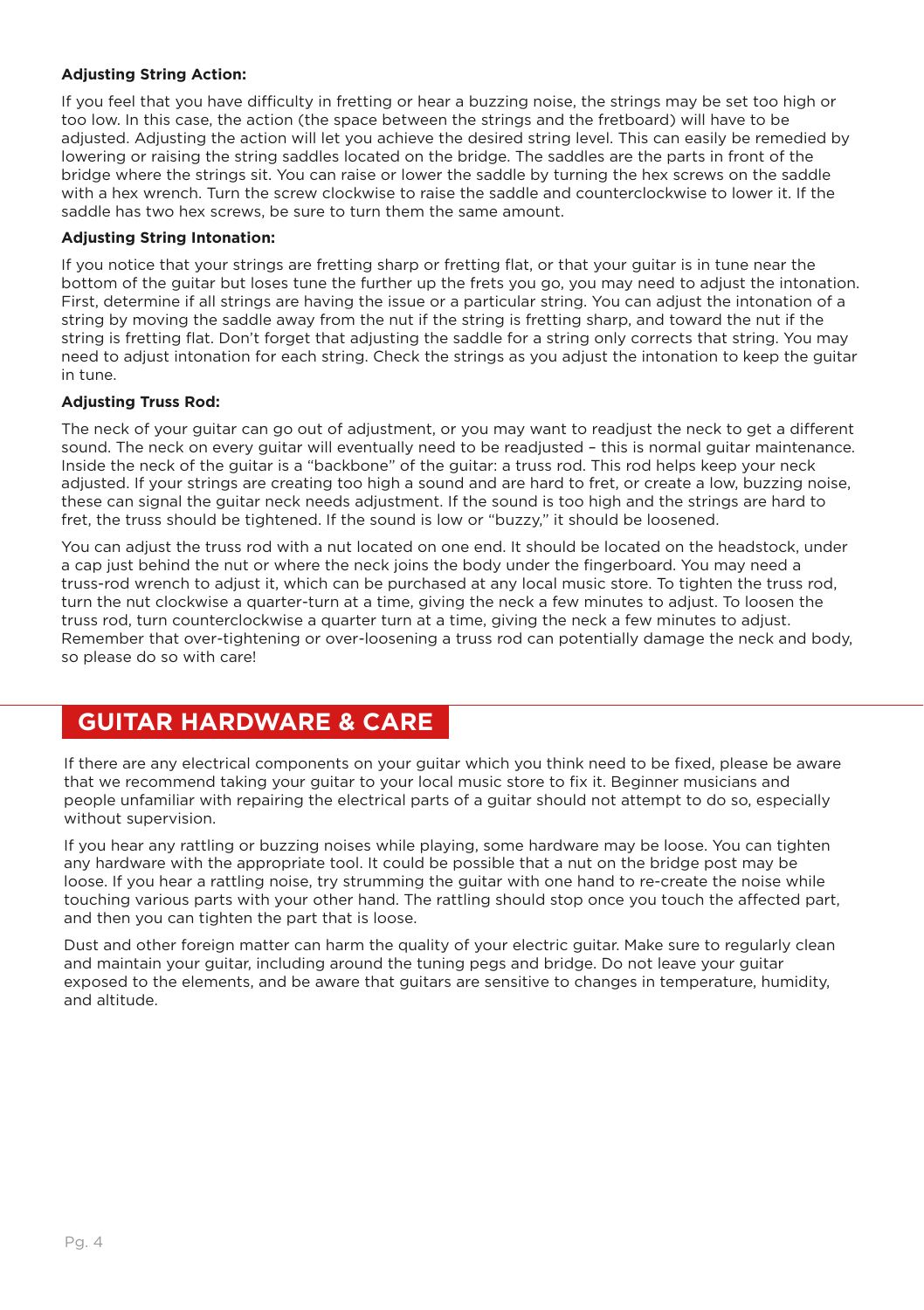# **GUITAR ANATOMY**



4. Saddle

# **10-WATT AMP**



Pg. 5